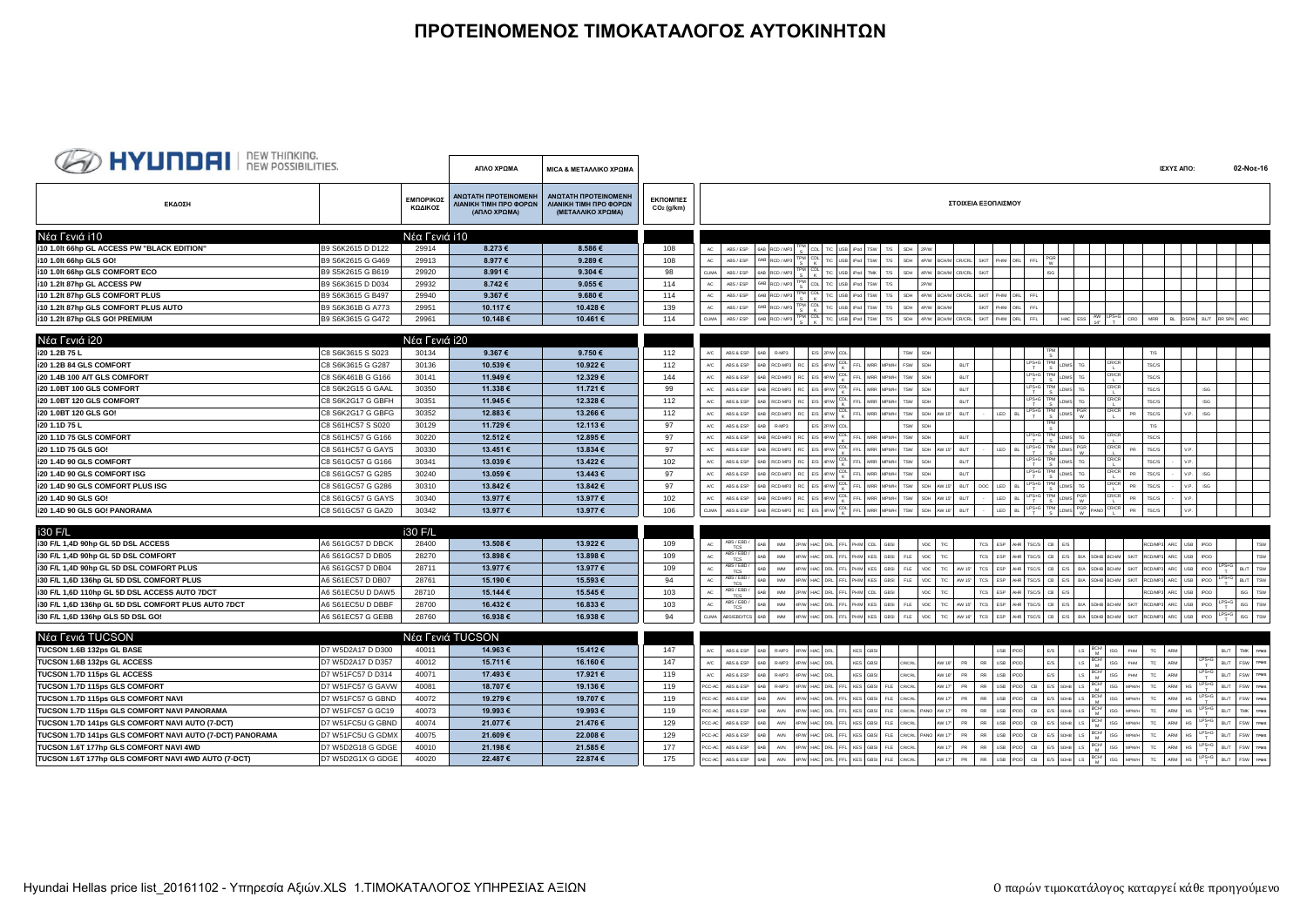

|                             | ΕΠΕΞΗΓΗΣΗ ΣΥΜΒΟΛΩΝ ΕΞΟΠΛΙΣΜΟΥ                                                                                                       | ΝΕΑ ΣΤΟΙΧΕΙΑ ΕΞΟΠΛΙΣΜΩΝ         |                          |                                                                                                                                                 |  |  |  |  |  |
|-----------------------------|-------------------------------------------------------------------------------------------------------------------------------------|---------------------------------|--------------------------|-------------------------------------------------------------------------------------------------------------------------------------------------|--|--|--|--|--|
| 2 A/B                       |                                                                                                                                     |                                 |                          |                                                                                                                                                 |  |  |  |  |  |
| 4 A/B                       | ΑΕΡΟΣΑΚΟΣ ΟΔΗΓΟΥ / ΣΥΝΟΔΗΓΟΥ<br>ΑΕΡΟΣΑΚΟΣ ΟΔΗΓΟΥ / ΣΥΝΟΔΗΓΟΥ & 2 ΠΛΕΥΡΙΚΟΙ                                                          | 110                             | Επιπλέον της<br>έκδοσης  | Μαύρο εσωτερικό χρώμα<br>Εξωτερικές λαβές των θυρών και καθρέπτες στο χρώμα του αμαξώματος                                                      |  |  |  |  |  |
| 6 A/B                       | ΑΕΡΟΣΑΚΟΙ ΟΔΗΓΟΥ - ΣΥΝΟΔΗΓΟΥ & 2 ΠΛΕΥΡΙΚΟΙ & 2 ΤΥΠΟΥ ΚΟΥΡΤΙΝΑΣ                                                                      | <b>Black Edition</b>            | "ACCESS PW"              | Κάθισμα οδηγού ρυθμιζόμενο σε ύψος                                                                                                              |  |  |  |  |  |
| A/B                         | ΑΕΡΟΣΑΚΟΣ ΟΔΗΓΟΥ                                                                                                                    |                                 |                          |                                                                                                                                                 |  |  |  |  |  |
| A/C                         | <b>AIR CONDITION</b>                                                                                                                |                                 |                          | Σκούρα κρύσταλλα (Privacy Glass)                                                                                                                |  |  |  |  |  |
| <b>ABS</b>                  | ΣΥΣΤΗΜΑ ΑΝΤΙΜΠΛΟΚΑΡΙΣΜΑΤΟΣ ΦΡΕΝΩΝ                                                                                                   |                                 |                          | Εξωτερική σήμανση "GO!"                                                                                                                         |  |  |  |  |  |
| <b>AHR</b>                  | ΕΝΕΡΓΑ ΠΡΟΣΚΕΦΑΛΑ<br>Κεντρικό υποβραχιόνιο εμπρός                                                                                   |                                 | Επιπλέον της<br>έκδοσης  | Περιμετρική προστασία αμαξώματος μαύρου χρώματος<br>Μαύρα καλυματα τροχών (τάσια)                                                               |  |  |  |  |  |
| <b>ARM</b><br>AW            | ΖΑΝΤΕΣ ΑΛΟΥΜΙΝΙΟΥ                                                                                                                   | <b>i10 GO!</b>                  | <b>"COMFORT</b>          | Μαύρο εσωτερικό (Euro Edition)                                                                                                                  |  |  |  |  |  |
| B/A                         | Συναγερμός                                                                                                                          |                                 | PLUS"                    | Δίχρωμη (Λευκή-Μπλε) διακοσμητική ραφή σε τιμόνι, καθίσματα, επιλογέα ταχυτήτων                                                                 |  |  |  |  |  |
| <b>BCH/M</b>                | <u>(ειρολαβές και καθρέπτες στο χρώμα του αμαξώματος</u>                                                                            |                                 |                          | Μαύρη μεταλλική βαφή στην επιφανάνεια της κεντρικής κονσόλας                                                                                    |  |  |  |  |  |
| <b>BL/T</b>                 | ΒLUETOOTH ΜΕ ΑΝΑΓΝΩΡΙΣΗ ΦΩΝΗΣ                                                                                                       |                                 |                          | Λογότυπο "i10" στα εμπρός καθίσματα                                                                                                             |  |  |  |  |  |
| <b>BL</b><br>CAMERA         | .<br>Στατικά φ <u>ώτα στροφής</u><br>ΚΑΜΕΡΑ ΟΠΙΣΘΟΠΟΡΙΑΣ                                                                            |                                 |                          | Σκούρα κρύσταλλα (Privacy Glass)                                                                                                                |  |  |  |  |  |
| <b>CR/CRL</b>               | <b>CRUISE CONTROL</b>                                                                                                               |                                 |                          | Εξωτερική σήμανση "GO!"                                                                                                                         |  |  |  |  |  |
| CВ                          | COOL BOX                                                                                                                            | <b>i10 GO!</b>                  | Επιπλέον της             | Περιμετρική προστασία αμαξώματος μαύρου χρώματος                                                                                                |  |  |  |  |  |
| CDL                         | ΚΕΝΤΡΙΚΟ ΚΛΕΙΔΩΜΑ                                                                                                                   | <b>PREMIUM</b>                  | έκδοσης<br>"PREMIUM"     | Μαύρο εσωτερικό (Euro Edition)                                                                                                                  |  |  |  |  |  |
| <b>CDLK</b><br><b>CLIMA</b> | ΚΕΝΤΡΙΚΟ ΚΛΕΙΔΩΜΑ ΜΕ ΤΗΛΕΧΕΙΡΙΣΜΟ<br><u>ΑΥΤΟΜΑΤΟΣ ΚΛΙΜΑΤΙΣΜΟΣ</u>                                                                   |                                 |                          | Δίχρωμη (Λευκή-Μπλε) διακοσμητική ραφή σε τιμόνι, καθίσματα, επιλογέα ταχυτήτων<br>Μαύρη μεταλλική βαφή στην επιφανάνεια της κεντρικής κονσόλας |  |  |  |  |  |
| DOC                         | Βάση στήριξης Smartphone με φορτιστή                                                                                                |                                 |                          | Λογότυπο "i10" στα εμπρός καθίσματα                                                                                                             |  |  |  |  |  |
| <b>DRL</b>                  | Φώτα ημέρας (LED)                                                                                                                   |                                 |                          |                                                                                                                                                 |  |  |  |  |  |
| E/S                         | HAEKTPIKO TIMONI                                                                                                                    |                                 |                          | Σκούρα κρύσταλλα (Privacy Glass)                                                                                                                |  |  |  |  |  |
| <b>EMC</b><br><b>ESP</b>    | ΗΛΕΚΤΡΟΧΡΩΜΙΚΟΣ ΚΑΘΡΕΠΤΗΣ ΜΕ ΠΥΞΙΔΑ<br>ΗΛΕΚΤΡΟΝΙΚΟ ΣΥΣΤΗΜΑ ΕΛΕΓΧΟΥ ΔΥΝΑΜΙΚΗΣ ΣΥΜΠΕΡΙΦΟΡΑΣ                                           |                                 |                          | Εξωτερική σήμανση "GO!"                                                                                                                         |  |  |  |  |  |
| <b>FFL</b>                  | ΕΜΠΡΟΣ ΦΩΤΑ ΟΜΙΧΛΗΣ                                                                                                                 |                                 |                          | Περιμετρική προστασία αμαξώματος μαύρου χρώματος<br>Μαύρο εσωτερικό (Euro Edition) για όλους τους εξωτερικούς χρωματισμούς                      |  |  |  |  |  |
| <b>FLE</b>                  | Flex Steering                                                                                                                       |                                 | Επιπλέον της             | Μαύρα υφασμάτινα καθίσματα για όλους τους εξωτερικούς χρωματισμούς                                                                              |  |  |  |  |  |
| <b>FSW</b>                  | Ρεζέρβα κανονικών διαστάσεων                                                                                                        |                                 | έκδοσης                  | Δίχρωμη (Λευκή-Μπλε) διακοσμητική ραφή σε τιμόνι, καθίσματα, επιλογέα ταχυτήτων                                                                 |  |  |  |  |  |
| <b>GBSI</b>                 | Ένδειξη αλλαγής ταχυτήτων                                                                                                           | i20 GO!                         | <b>"COMFORT</b>          | Μπλέ χρώματος περιμετρικός διάκοσμος αεραγωγών<br>\ογότυπο "i20" στα εμπρός καθίσματα                                                           |  |  |  |  |  |
| нs<br><b>ISG</b>            | θερμαινόμενα εμπρός καθίσματα<br>ISG (ΣΥΣΤΗΜΑ START& STOP) Αυτόματη ενεργοποίηση/απενεργοποίηση κινητήρα για οικονομία καυσίμου     |                                 | PLUS"                    | Αισθητήρας φώτων & βροχής                                                                                                                       |  |  |  |  |  |
| KES                         | ΤΗΛΕΧΕΙΡΙΣΜΟΣ ΚΛΕΙΔΑΡΙΩΝ ΜΕ ΣΥΝΑΓΕΡΜΟ                                                                                               |                                 |                          | Αισθητήρας παρκαρίσματος πίσω                                                                                                                   |  |  |  |  |  |
| LP                          | ΔΕΡΜΑΤΙΝΟ ΣΑΛΟΝΙ                                                                                                                    |                                 |                          | Ηλεκτροχρωματικός εσωτερικός καθρέπτης                                                                                                          |  |  |  |  |  |
| <b>LPS</b>                  | ΔΕΡΜΑΤΙΝΟ ΤΙΜΟΝΙ                                                                                                                    |                                 |                          | -) Καταργείται το σύστημα ISG (για τον κινητήρα 1,4 Diesel)<br>-) Καταργείται η Βάση στήριξης κινητού (Smartphone Docking Station)              |  |  |  |  |  |
| LPS+GT<br>LS                | ΔΕΡΜΑΤΙΝΟ ΤΙΜΟΝΙ + ΜΟΧΛΟ ΤΑΧΥΤΗΤΩΝ<br>Αισθητήρας φώτων                                                                              |                                 |                          |                                                                                                                                                 |  |  |  |  |  |
| <b>LDWS</b>                 | Σύστημα προειδοποιήσης εκτροπής πορείας                                                                                             |                                 |                          | υτόματος κλιματισμός                                                                                                                            |  |  |  |  |  |
| M/G                         | ΜΕΤΑΛΛΙΚΗ ΕΠΕΝΔΥΣΗ ΤΑΜΠΛΩ                                                                                                           |                                 |                          | Σκούρα κρύσταλλα (Privacy Glass)                                                                                                                |  |  |  |  |  |
| <b>MPM</b><br>MPM/H         | ΗΛΕΚΤΡΙΚΟΙ & ΑΝΑΔΙΠΛΟΥΜΕΝΟΙ ΚΑΘΡΕΠΤΕΣ<br>ΗΛΕΚΤΡΙΚΟΙ - ΘΕΡΜΑΙΝΟΜΕΝΟΙ & ΑΝΑΔΙΠΛΟΥΜΕΝΟΙ ΚΑΘΡΕΠΤΕΣ                                      |                                 |                          | Εξωτερική σήμανση "GO!"<br>Περιμετρική προστασία αμαξώματος μαύρου χρώματος                                                                     |  |  |  |  |  |
| <b>MRR</b>                  | ΕΞΩΤΕΡΙΚΟΙ ΚΑΘΡΕΠΤΕΣ ΜΕ ΦΛΑΣ                                                                                                        |                                 | Επιπλέον της             | Μαύρο εσωτερικό (Euro Edition) για όλους τους εξωτερικούς χρωματισμούς                                                                          |  |  |  |  |  |
| <b>PANO</b>                 | ΓΥΑΛΙΝΗ ΠΑΝΟΡΑΜΙΚΗ ΗΛΙΟΡΟΦΗ ΗΛΕΚΤΡΙΚΑ ΑΝΟΙΓΟΜΕΝΗ                                                                                    | i20 GO!                         | έκδοσης                  | Μαύρα υφασμάτινα καθίσματα για όλους τους εξωτερικούς χρωματισμούς                                                                              |  |  |  |  |  |
| P/M                         | ΗΛΕΚΤΡΙΚΟΙ ΚΑΘΡΕΠΤΕΣ                                                                                                                | PANORAMA                        | <b>"COMFORT</b>          | Δίχρωμη (Λευκή-Μπλε) διακοσμητική ραφή σε τιμόνι, καθίσματα, επιλογέα ταχυτήτων                                                                 |  |  |  |  |  |
| P/S<br>P/W                  | ΥΔΡΑΥΛΙΚΟ ΤΙΜΟΝΙ<br>НЛЕКТРІКА ПАРАӨҮРА                                                                                              |                                 | <b>PLUS</b><br>PANORAMA" | Μπλέ χρώματος περιμετρικός διάκοσμος αεραγωγών<br>Λογότυπο "i20" στα εμπρός καθίσματα                                                           |  |  |  |  |  |
| PCC-AC                      | ΑΥΤΟΜΑΤΟΣ ΔΙΖΩΝΙΚΟΣ ΚΛΙΜΑΤΙΣΜΟΣ - PERSONALIZED CLIMATE CONTROL                                                                      |                                 |                          | Αισθητήρας φώτων                                                                                                                                |  |  |  |  |  |
| <b>PGRW</b>                 | ΣΚΟΥΡΑ ΚΡΥΣΤΑΛΛΑ (PRIVACY GLASS)                                                                                                    |                                 |                          | Αισθητήρας βροχής                                                                                                                               |  |  |  |  |  |
| PH/M                        | ΗΛΕΚΤΡΙΚΟΙ & ΘΕΡΜΑΙΝΟΜΕΝΟΙ ΕΞΩΤ.ΚΑΘΡΕΠΤΕΣ                                                                                           |                                 |                          | Ηλεκτροχρωματικός εσωτερικός καθρέπτης                                                                                                          |  |  |  |  |  |
| PH/M/SR<br>PR               | Ηλ.&θερμαινόμενοι εξ.καθρέπτες με φλας<br>PARKING RADAR                                                                             |                                 |                          | ξης κινητού (Smartphone Docking Station<br>Καταρνείται η Βάση<br>mác                                                                            |  |  |  |  |  |
| <b>PSD</b>                  | ΗΛΕΚΤΡΙΚΑ ΡΥΘΜΙΖΟΜΕΝΟ ΚΑΘΙΣΜΑ ΟΔΗΓΟΥ                                                                                                |                                 |                          | Διαφορετική γρύλια μπροστινής μάσκας                                                                                                            |  |  |  |  |  |
| <b>PSHD</b>                 | ΗΛΕΚΤΡΙΚΑ ΡΥΘΜΙΖΟΜΕΝΟ & ΘΕΡΜΑΙΝΟΜΕΝΟ ΚΑΘΙΣΜΑ ΟΔΗΓΟΥ-ΣΥΝΟΔΗΓΟΥ                                                                       |                                 |                          | Σκούρα κρύσταλλα (Privacy Glass)                                                                                                                |  |  |  |  |  |
| <b>R/SENS</b>               | <u>ΑΙΣΘΗΤΗΡΑΣ ΒΡΟΧΗΣ</u>                                                                                                            |                                 |                          | Εξωτερική σήμανση "GO!"                                                                                                                         |  |  |  |  |  |
| RCD/MP3/RP<br>R-MP3         | ΡΑΔΙΟ CD / ΜΡ3 ΜΕ ΣΥΣΤΗΜΑ ΤΗΛΕΧΕΡΙΣΜΟΥ ΣΤΟ ΤΙΜΟΝΙ                                                                                   |                                 |                          | Ζάντα Αλουμινιού 16" δύο χρωματικών τόνων<br>Πίσω φώτα LED                                                                                      |  |  |  |  |  |
| RCD-MP3                     | Ραδιόφωνο, MP3 player, θύρες σύνδεσης USB & iPod, 2 Ηχεία.<br>CD player. Ραδιόφωνο, MP3 player, θύρες σύνδεσης USB & iPod, 4 Ηχεία. |                                 |                          | Μαύρο εσωτερικό (Euro Edition) για όλους τους εξωτερικούς χρωματισμούς                                                                          |  |  |  |  |  |
| <b>RC</b>                   | Χειριστήρια ηχοσυστήματος στο τιμόνι                                                                                                |                                 |                          | Μαύρα υφασμάτινα καθίσματα για όλους τους εξωτερικούς χρωματισμούς                                                                              |  |  |  |  |  |
| <b>RR</b>                   | ΡΑΓΕΣ ΟΡΟΦΗΣ                                                                                                                        |                                 |                          | Sport τιμόνι                                                                                                                                    |  |  |  |  |  |
| S/R                         | ΗΛΕΚΤΡΙΚΗ ΗΛΙΟΡΟΦΗ                                                                                                                  |                                 | Επιπλέον της<br>έκδοσης  | Δίχρωμη (Λευκή-Μπλε) διακοσμητική ραφή σε τιμόνι, καθίσματα, επιλογέα ταχυτήτων<br>Λογότυπο "ί30" στα εμπρός καθίσματα                          |  |  |  |  |  |
| <b>SDH</b><br><b>SDHB</b>   | ΡΥΘΜΙΖΟΜΕΝΟ ΚΑΘΙΣΜΑ ΟΔΗΓΟΥ ΚΑΘΎΨΟΣ<br>ΡΥΘΜΙΖΟΜΕΝΟ ΚΑΘΙΣΜΑ ΟΔΗΓΟΥ ΚΑΘΎΨΟΣ ΜΕ ΟΣΦΥΙΚΗ ΥΠΟΣΤΗΡΙΞΗ                                      | i30 GO!                         | <b>"COMFORT</b>          | Εσωτερικό κατώφλι εμπρός θυρών τύπου αλουμινίου                                                                                                 |  |  |  |  |  |
| SI                          | ΔΙΧΡΩΜΗ ΤΑΠΕΤΣΑΡΙΑ                                                                                                                  |                                 | PLUS"                    | <sup>γ</sup> υθμιστής & περιοριστής ταχύτητας                                                                                                   |  |  |  |  |  |
| <b>SKIT</b>                 | Κιτ καπνιστού                                                                                                                       |                                 |                          | Κάθισμα συνοδηγού ρυθμιζόμενο σε ύψος                                                                                                           |  |  |  |  |  |
| T/C                         | ΤRIP COMPUTER ΥΠΟΛΟΓΙΣΤΗΣ ΤΑΞΙΔΙΟΥ                                                                                                  |                                 |                          | Ττυσόμενο υποβραχιόνιο πίσω καθισμάτων                                                                                                          |  |  |  |  |  |
| T/S<br>TCS                  | ΡΥΘΜΙΖΟΜΕΝΟ ΤΙΜΟΝΙ ΚΑΘΎΨΟΣ<br>ΣΥΣΤΗΜΑ ΕΛΕΓΧΟΥ ΠΡΟΣΦΥΣΗΣ                                                                             |                                 |                          | Αισθητήρας φώτων<br>Αισθητήρας βροχής                                                                                                           |  |  |  |  |  |
| <b>TG</b>                   | Φυμέ τζάμια                                                                                                                         |                                 |                          | Φλας στους εξωτερικούς καθρέπτες                                                                                                                |  |  |  |  |  |
| <b>TPMS</b>                 | Αισθητήρες χαμηλής πίεσης ελαστικών                                                                                                 |                                 |                          | Ηλεκτρικά ρυθμιζόμενη οσφυική στήριξη εμπρός καθισμάτων                                                                                         |  |  |  |  |  |
| TMK<br><b>TSC/S</b>         | ΚΙΤ ΠΡΟΣΩΡΙΝΗΣ ΕΠΙΣΚΕΥΗΣ ΕΛΑΣΤΙΚΟΥ                                                                                                  |                                 |                          | Αισθητήρας παρκαρίσματος πίσω<br>Ηλεκτροχρωματικός εσωτερικός καθρέπτης                                                                         |  |  |  |  |  |
| <b>TSW</b>                  | ΡΥΘΜΙΣΗ ΤΙΜΟΝΙΟΥ ΣΕ 4 ΚΑΤΕΥΘΥΝΣΕΣ<br>ΠΡΟΣΩΡΙΝΗ ΡΕΖΕΡΒΑ ΑΝΑΓΚΗΣ                                                                      |                                 |                          |                                                                                                                                                 |  |  |  |  |  |
| <b>USB</b>                  | ΘΥΡΑ ΥΠΟΔΟΧΗΣ ΑΛΛΩΝ ΗΧΗΤΙΚΩΝ ΣΥΣΤΗΜΑΤΩΝ ΕΝΣΩΜΑΤΩΜΕΝΗ ΣΤΟ RCD (πχ IPOD)                                                              |                                 |                          | Εργοστασιακό σύστημα πλοήγησης AVN 2,0                                                                                                          |  |  |  |  |  |
| <b>VDC</b>                  | ΗΛΕΚΤΡΟΝΙΚΟ ΣΥΣΤΗΜΑ ΔΥΝΑΜΙΚΗΣ ΕΥΣΤΑΘΕΙΑΣ                                                                                            | <b>TUCSON</b><br><b>COMFORT</b> | Επιπλέον της<br>έκδοσης  | <u>Με έγχρωμη οθόνη αφής 8" (800 Χ 480)</u>                                                                                                     |  |  |  |  |  |
| WFI                         | ΕΝΔΕΙΞΗ ΧΑΜΗΛΗΣ ΣΤΑΘΜΗΣ ΥΓΡΟΥ ΥΑΛΟ-ΚΑΘΑΡΙΣΤΗΡΩΝ                                                                                     | <b>NAVI</b>                     | "COMFORT"                | ζάμερα οπισθοπορίας (η εικόνα εμφανίζεται στην οθόνη 8" του συστήματος)                                                                         |  |  |  |  |  |
| К.П.<br><b>IPOD</b>         | ΚΑΤΟΠΙΝ ΠΑΡΑΓΓΕΛΙΑΣ<br>ΘΥΡΑ ΥΠΟΔΟΧΗΣ IPOD)                                                                                          |                                 |                          | <εραία οροφής τύπου πτερυγίου ("shark fin")                                                                                                     |  |  |  |  |  |
|                             |                                                                                                                                     |                                 |                          |                                                                                                                                                 |  |  |  |  |  |

|               |  |                                 | GPS Πλοήγηση   λογισμικό Ginius Driver   Χάρτης Ελλάδος Geointelligence   3-ετής δωρεάν αναβάθμιση |
|---------------|--|---------------------------------|----------------------------------------------------------------------------------------------------|
|               |  |                                 | Έγχρωμη Οθόνη αφής υψηλής ανάλυσης (διαστάσεων 7" για i10 / i30, και 8" για i20)                   |
|               |  |                                 | Bluetooth                                                                                          |
|               |  |                                 | Θύρες iPOD USB, Mini USB, Micro SD                                                                 |
|               |  |                                 | Applications (Calendar, Calculator, Games)                                                         |
| i10, i20, i30 |  |                                 | Σύνδεση με χειριστήρια τιμονιού (όπου υπάρχουν)                                                    |
|               |  | <b>ΣΥΣΤΗΜΑ iVIEW</b> DVD player |                                                                                                    |
|               |  |                                 | CD-to-USB copier                                                                                   |
|               |  |                                 | Δυνατότητα φιλοξενίας / συνεργασίας με κάμερα οπισθοπορίας (i30)                                   |
|               |  |                                 | Κάμερα οπισθοπορίας (για τα μοντέλα i10 & i20) στον βασικό εξοπλισμό                               |
|               |  |                                 | Δυνατότητα φιλοξενίας / συνεργασίας με Internet USB 3G Dongle                                      |
|               |  |                                 | Δυνατότητα φιλοξενίας / συνεργασίας με οθόνες πίσω καθισμάτων (dual zone)                          |
|               |  |                                 | Δυνατότητα συνεργασίας με δέκτη / ψηφιακή τηλεόραση                                                |